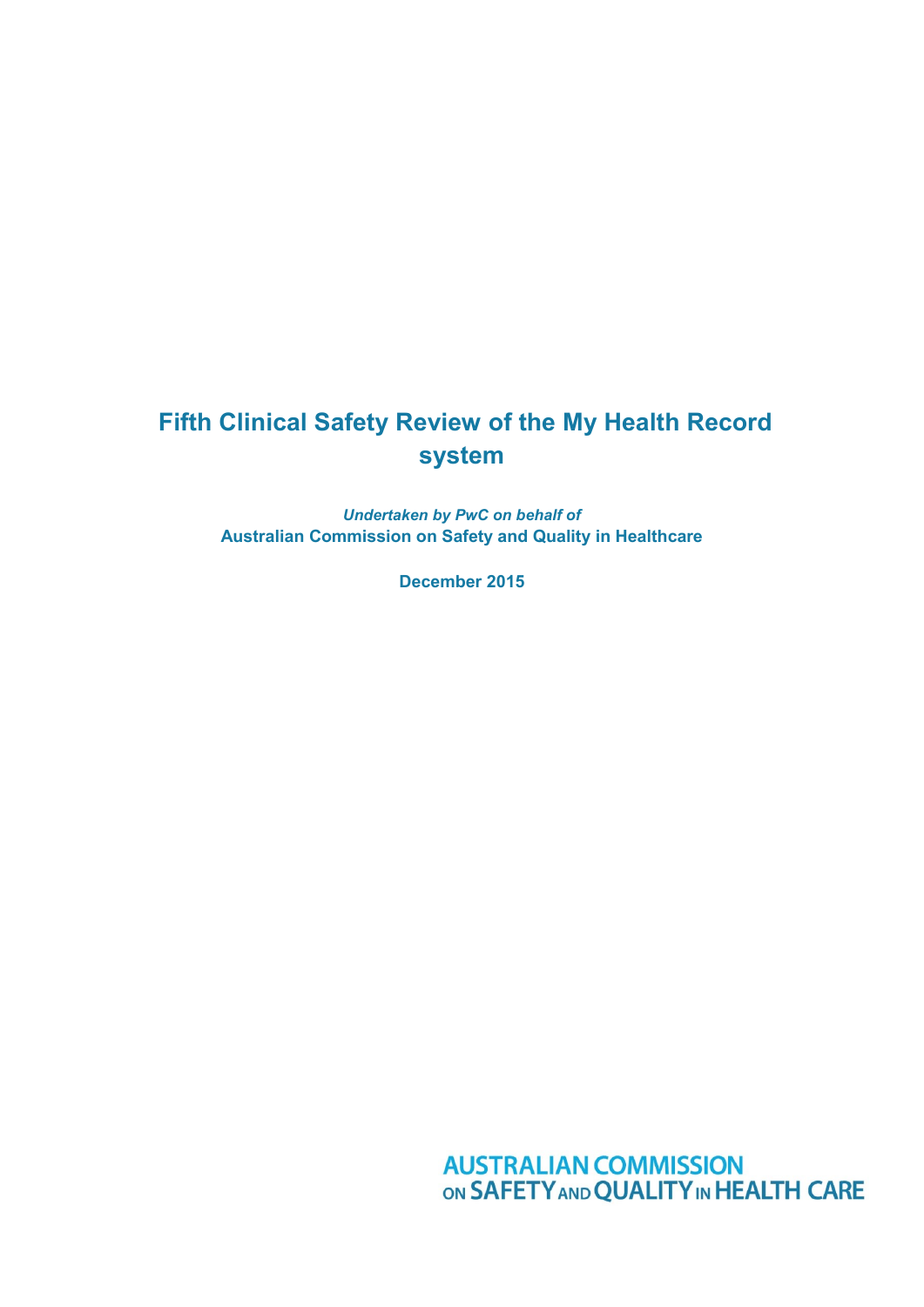## **Contents**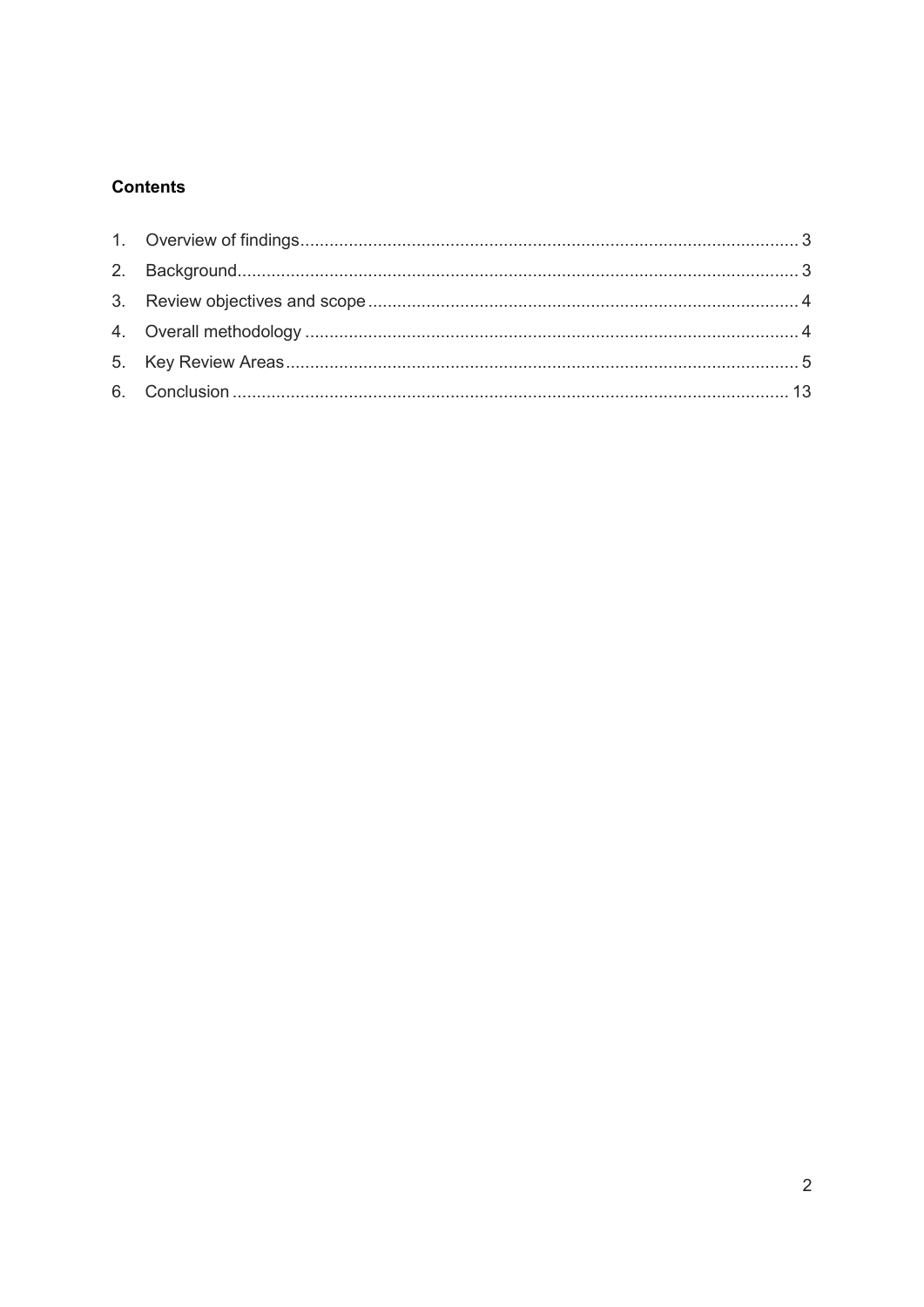# <span id="page-2-1"></span>**1. Background**

The My Health Record system (formerly the Personally Controlled Electronic Health Record or PCEHR) is a national system that allows both consumers and healthcare practitioners to securely access a consumer's health information to aid in clinical care and decision making processes. The intention of the My Health Record system is to provide an additional source of information for clinical decision making and enhance the care provided by healthcare practitioners to consumers.

The Australian Commission on Safety and Quality in Health Care (the Commission) has been funded by the Department of Health to provide clinical safety oversight and a series of targeted clinical safety reviews of the My Health Record system. The purpose of the clinical safety program is to promote and enhance the clinical safety of the My Health Record system. To date, the Commission has conducted four clinical safety reviews of the My Health Record system. These reviews have examined a variety of aspects of the system, including clinical safety management processes and the review of de-identified records to identify potential clinical safety issues.

This review focused on six review areas, looking at a broad spectrum of My Health Record system functionality from Shared Health Summaries (SHS) to the use of clinical safety principles in rolling out new functionality. These objectives are outlined more detail in section 3.

# <span id="page-2-0"></span>**2. Overview of findings**

The findings of the fifth clinical safety review of the My Health Record system cover the review period incorporating December 2014 through to June 2015.

The findings and recommendations presented in this report are based on the analysis of the qualitative and quantitative data collected across the six review areas. The six review objectives were aligned into four workstreams to address the review areas.

Within the six review areas, there were a total of twelve findings. The findings have been classified according to the risk ratings developed for the first four clinical reviews (a rating scale of critical, major, moderate, minor, minimum). The review found no critical issues. Two findings were considered to be moderate, eight were classified as minor and a further two findings were not rated as these findings were positive in nature. The twelve findings resulted in 13 recommendations for consideration. The findings and recommendations are detailed below.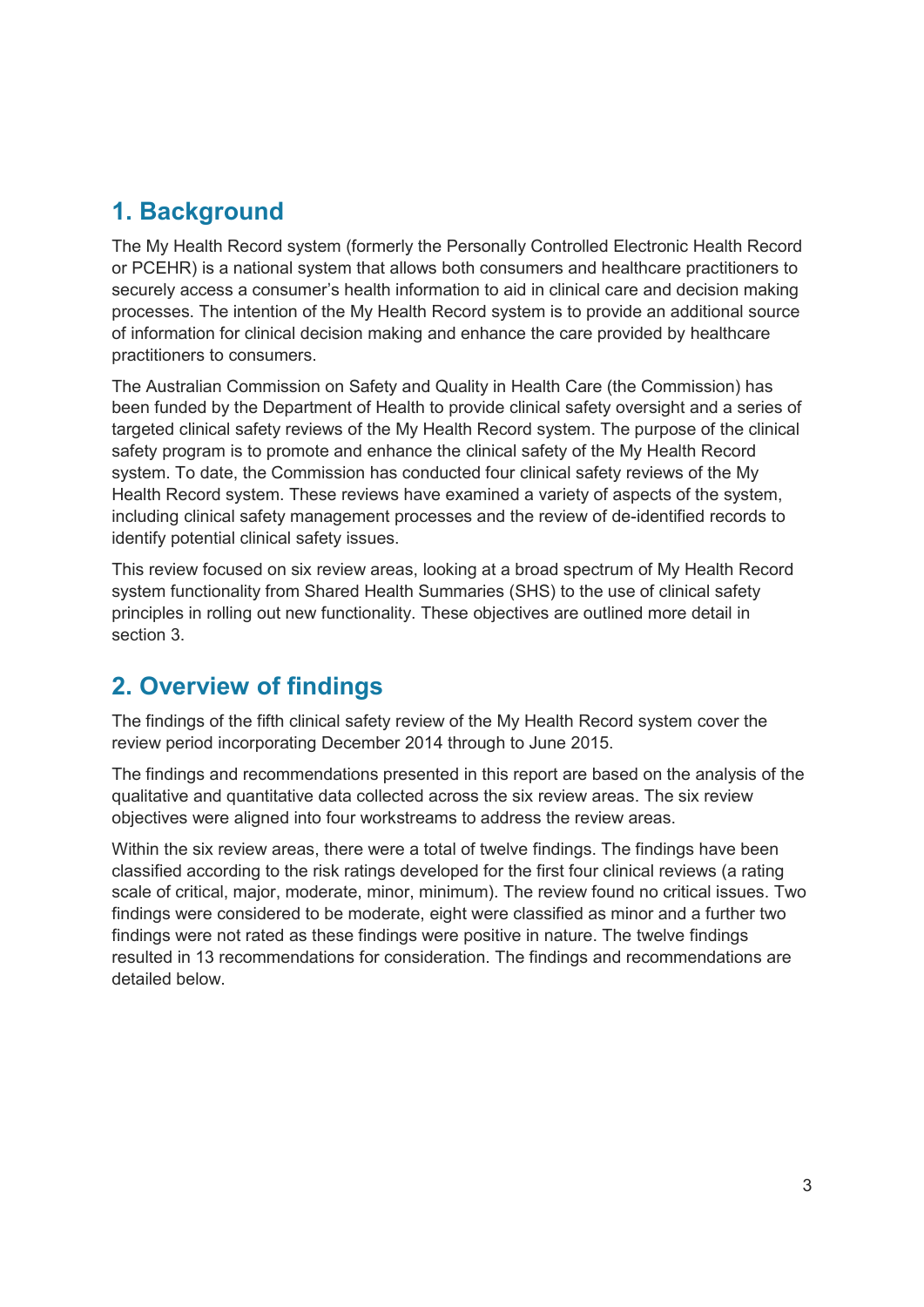# <span id="page-3-0"></span>**3. Review objectives and scope**

The objectives of this clinical safety review are listed below:

- 1. To conduct an end-to-end analysis of the accuracy and data quality of Shared Health Summaries (SHSs) prepared in local clinical information systems and submitted to the My Health Record system,
- 2. To review the rigour and consistency of applying best practice clinical safety principles in the design and build of new functional aspects for the My Health Record system, during the My Health Record Release 5 development process,
- 3. To review the usability of a sample of SHSs, including the degree to which healthcare practitioners have the ability to find the information they need within a SHSs,
- 4. To review the current use of Medicare Benefits Schedule (MBS) and Pharmaceutical Benefits Scheme (PBS) administrative data by participants accessing the My Health Record system for clinical purposes, and how potential safety implications of using this information are being managed,
- 5. To conduct a review of a sample (approximately 500) de-identified My Health Records for general data quality and consistency, and
- 6. To review and report against the implementation progress of the recommendations made in the third and fourth My Health Record system clinical safety reviews, particularly in relation to usability improvements.

# <span id="page-3-1"></span>**4. Overall methodology**

The clinical review approach was structured by aligning the six review areas into four workstreams:

**Workstream 1 – SHS review**: An end-to-end analysis of SHSs, including a review of a "realworld" SHS journey, data analysis, and site visits to one hospital, one community pharmacy (across two jurisdictions) and five general practices (in three jurisdictions).

**Workstream 2 – My Health Records data review**: Data collection and analysis of 500 de-identified My Health Records.

**Workstream 3 – Release 5 review**: Desktop review of processes related to Release 5 of the My Health Record system and the clinical safety standards, key agency workshop and stakeholder consultations with participants involved in the release.

**Workstream 4 – Previous recommendations**: Reports outlining the status of recommendations from the previous third and fourth clinical reviews were received from Health on behalf of National eHealth Transition Authority (NEHTA) and the Department of Human Services (DHS). A workshop with key agencies was held to verify and agree the status of previous recommendations, while implementation challenges and issues were also noted.

Workstreams 1 and 2 also addressed review area 4, relating to current use of MBS and PBS data by healthcare providers.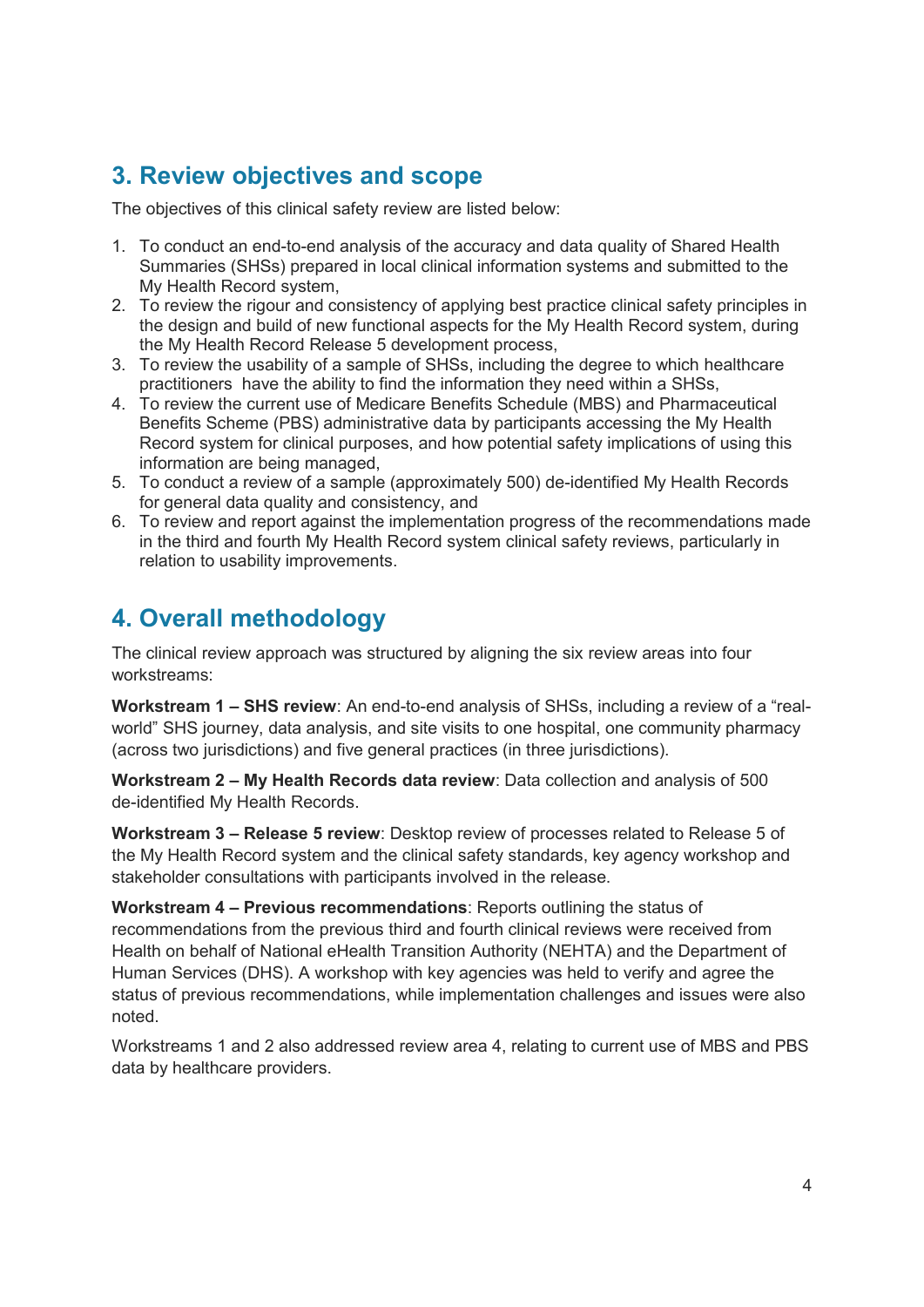## <span id="page-4-0"></span>**5. Review Areas**

## **5.1. Workstream 1: End-to-end investigation of the accuracy and data quality of SHSs and the usability of a sample of SHSs (Objectives 1,3 and 4)**

### *Review approach*:

Three jurisdictions participated in the end-to-end review of the SHSs. Specific consumer consent was also sought, which enabled the analysis of individual records in different clinical information systems from a hospital, pharmacy and general practice perspective. Stakeholder consultation was key to this review area.

De-identified shared health summaries were collated and analysed to identify any issues or inconsistencies, to enable recommendations to be developed against the issues identified.

## **Finding 1: There were no discrepancies in the information in the SHS between the three software and two end viewing platforms included in this review**

### *Risk rating: N/A*

The review found that the presentation of information in the SHS was displayed in the same manner across each of the sites visited<sup>1</sup>. The reviewed shared health summary presentation style and order of presentation of consumer information and clinical data adhered to the NEHTA standards for clinical documents in the My Health Record system.

#### **Finding 2: The time taken to create a SHS varies significantly across authors**

#### *Risk rating: Minor*

-

There was a large variation in the time taken to author an SHS, from 3 minutes up to 40 minutes. These time differences can be explained to some degree by the quality of consumer notes in the local clinical information system, the experience of the author with the creation of SHS, the discussions with the consumer regarding their SHS and the level of detail the GP incorporated.

During the site visits with GPs the reasons underpinning the creation of a SHS for their patients was discussed. The commonly reported underlying reason was their desire to improve the care for patients with a number of chronic conditions where they may see multiple healthcare providers and/or be on complex treatment regimens. It was thought that having important clinical information readily available through the SHS would improve clinical decision making processes and thereby lead to enhanced clinical outcomes for consumers.

Having noted this, there was only one instance identified through interviews where a GP was aware that their SHS had been viewed by another clinician. Given the small number of active healthcare practitioners interacting with the system, there are opportunities to work with the different professional groups to improve the utilisation of the system and contribute to

 $1$  Not all clinical desktop software products were included in this review and therefore this finding applies only to those reviewed during the site visits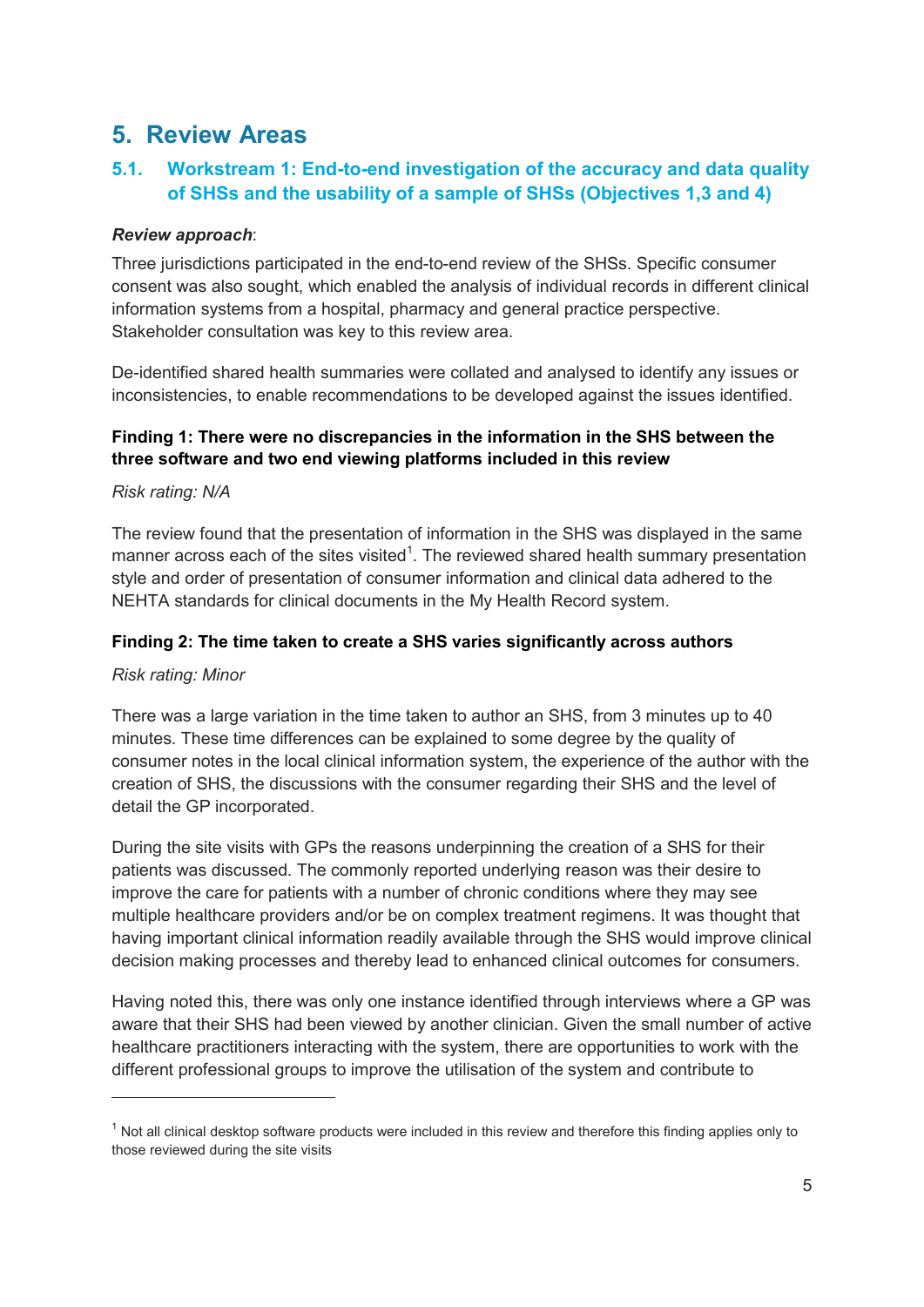enhanced clinical outcomes for consumers. Whilst SHSs have been used, the lack of significant use as consumers transition across care settings limits the "real world" conclusions that can be drawn from this review.

*Recommendation 1: Identify and encourage 'communities' of providers to actively use the SHS, as consumers transition across the care continuum.*

## **Finding 3: MBS and PBS views are not useful to healthcare providers in their present state and currently do not appear to add value to the GPs review of the consumer's record**

#### *Risk rating: Minor*

The five GPs interviewed for this workstream had access to MBS and PBS views for the SHS creation. Two of the GPs visited were unaware that this information was available.

The GPs expressed that their preference was still to review the consumer's medication list from their local clinical system and to update the list themselves. The absence of automated population functionality in the My Health Record system meant that the GPs did not want to duplicate information and therefore referred to their current medications listings per consumer to provide the current and ceased medication list.

The information presented in the MBS and PBS view within a consumer's digital health record often differed with the medicines information captured for that consumer within the local clinical system. DHS advised that the time of upload for MBS and PBS data is dependent on the Medicare claiming process. That is, uploading time is driven by when the MBS or PBS rebates are claimed by the individual or healthcare organisation/pharmacy, and subsequently processed by Medicare. Therefore, data arising from the consumer MBS or PBS claim process will not always be in synchronisation with the view in the GP software at the time of consultation.

*Recommendation 2: Take this finding into account in the context of considering a more detailed assessment on the usefulness of MBS and PBS data in a person's My Health Record.*

## **Finding 4: There is a lack of clarity regarding SHS technical support and feedback mechanisms**

### *Risk rating: Minor*

During the review four of the GPs expressed concern regarding the lack of direction as to how to provide feedback on the usability and functionality of the SHS, or how to seek technical support. For example, with regard to SHS functionality they cited the required fields and the transmission of information to the My Health Record system. A co-ordinated approach is recommended to keep GPs updated with regards to changes to the My Health Record system and compliant software products. A Frequently Asked Questions (FAQs) page which directs them to contacts for feedback and follow up on concerns is one solution to this issue.

*Recommendation 3: Consider whether existing communication to providers on where to seek help and lodge feedback needs to be revised or renewed.*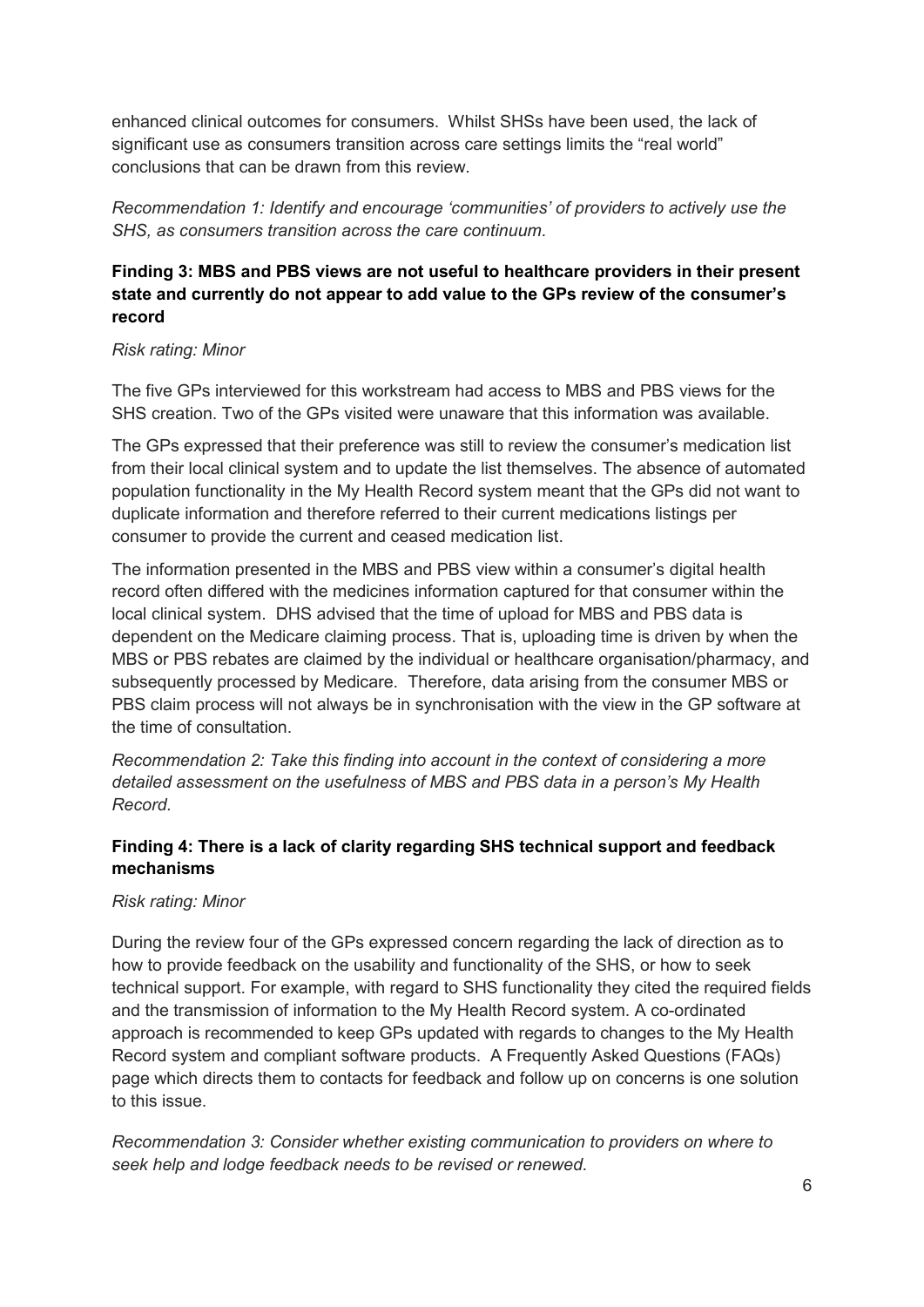## **5.2. Workstream 2: Review of a sample of de-identified My Health Record records**

#### *Review approach*

A sample of 500 de-identified individual My Health Records containing a range of clinical documents were analysed and assessed against published standards. A new extraction and de-identification process was completed for this review. This allowed for enhanced linkage between the documents within the individual records, leading to different perspectives on the usage of the My Health Record system when compared to prior reviews. Issues and inconsistencies were identified and recommendations then formulated.

### **Finding 5: Improvements have been identified resulting from the recommendations of the third and fourth clinical safety reviews**

#### *Risk rating: N/A*

The previous clinical safety reviews of the My Health Record system have identified a number of recommendations for improving the clinical safety of the information uploaded to the system. Through this review and the sample of de-identified records it appears improvements have been made in the presentation of medication strengths.

Of the documents reviewed, no instances of leading zeros or floating decimal points were identified. Further no examples of incorrect attribution of dosages between multiple medications for a single consumer were present in the summary documents reviewed.

### **Finding 6: Examples of inconsistent persistence of adverse reactions and medical history across summary documents for individual consumers appear to be related to healthcare practitioners working from different information sources across multiple practice sites**

#### *Risk rating: Moderate*

A number of examples were identified during the review where there was inconsistent persistence between key information categories for individual consumers. The processes followed during this review allowed for enhanced longitudinal linking of documents for individual consumers. This revealed in a number of cases that discrepancies existed in the information recorded in these documents, despite short time intervals between the posting of the documents to the individual's My Health Record.

In one example, across 12 months, 13 SHSs were uploaded by ten healthcare practitioners at eight different organisations for one consumer. When attributing the summaries to individual healthcare practitioners, consistency was observed in the information presented by healthcare practitioners of the same organisation. This is to be expected, as these clinicians work off the same local information sources. However there were differences in the recording of information between healthcare practitioners, even when that information was available in SHSs already uploaded. For example, there were differences in the recording of the consumer's allergy status in that one clinician in one practice noted adverse reactions to peanuts, latex and penicillin (no event description provided) while a different practice indicated the consumer had no adverse reactions.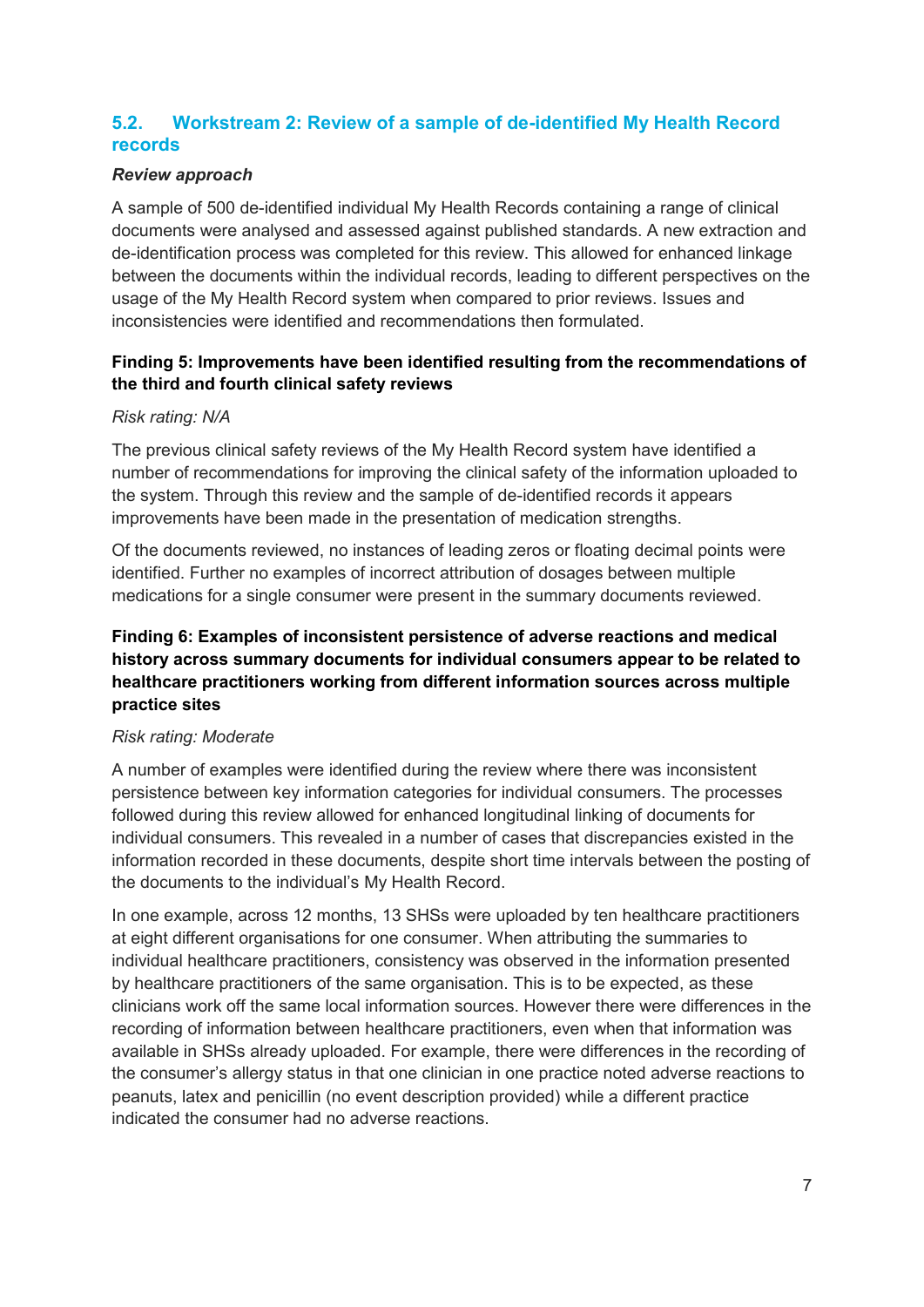This example indicates that the source of the inconsistency is in the quality of clinician entered information rather than a limitation within the My Health Record system. However it is also apparent that users may not be referring to previous SHSs created by other organisations as another information source to augment their existing information. Coupled with this and the frequency of uploads of SHSs, there is an indication that healthcare practitioners may be utilising the SHSs for the purpose intended by the ESs. This merits further discussion with appropriate professional bodies and clinical advisors, for consideration in future training and change management strategies.

Additionally, it could be the case that healthcare practitioners are unaware of the presence of the previous SHSs prior to uploading their document. The importance of reviewing an individual consumer's My Health Record prior to the posting of documents should be highlighted for healthcare practitioners to aid their clinical decision making processes.

*Recommendation 4: Key agencies work together to enhance the training and understanding of healthcare practitioners in the appropriate use of the different document types within the My Health Record to support consumer care.*

A further example was identified where a consumer was noted to have developed muscle pain while taking atorvastatin. An ES noted that rosuvastatin had been "ceased – the change has been made" against the change status column of the medication section. A SHS was posted within a minute of the ES, where no 'statin' therapy was listed in the current medication list and the atorvastatin adverse event was noted. A PBS report was created two months later for rosuvastatin which was then followed by a prescription record a further six months later for continuing therapy. All clinical documents were uploaded to the individual's My Health Record by the same clinician.

There are a number of hypotheses to explain the content of these clinical documents including:

- The rosuvastatin is replacing the atorvastatin and the "ceased" status in the ES may have been intended by the clinician to relate to the atorvastatin.
- The non-persistence of rosuvastatin in the SHS is due to the clinician not indicating that this is a long-term medication at the time of recording in the clinical information system, and therefore the systems has recorded it as a one-off prescription.

Further exploration of the possible reasons for these series of clinical documents relating back to clinician workflows would be beneficial in understanding the source of the inconsistencies.

*Recommendation 5: NEHTA utilise the My Health Record test environment to test different clinician workflow processes to identify any possible sources for medications information presenting differently across systems.*

**Finding 7: Evidence was found of circumstances where an ES was posted very shortly after an SHS – most likely as part of the same consultation – and the information from the ES was not reflected in the SHS. Whilst this may have been intended, it appears more likely that a healthcare provider would intend the most upto-date information to be in the SHS.**

*Risk rating: Minor*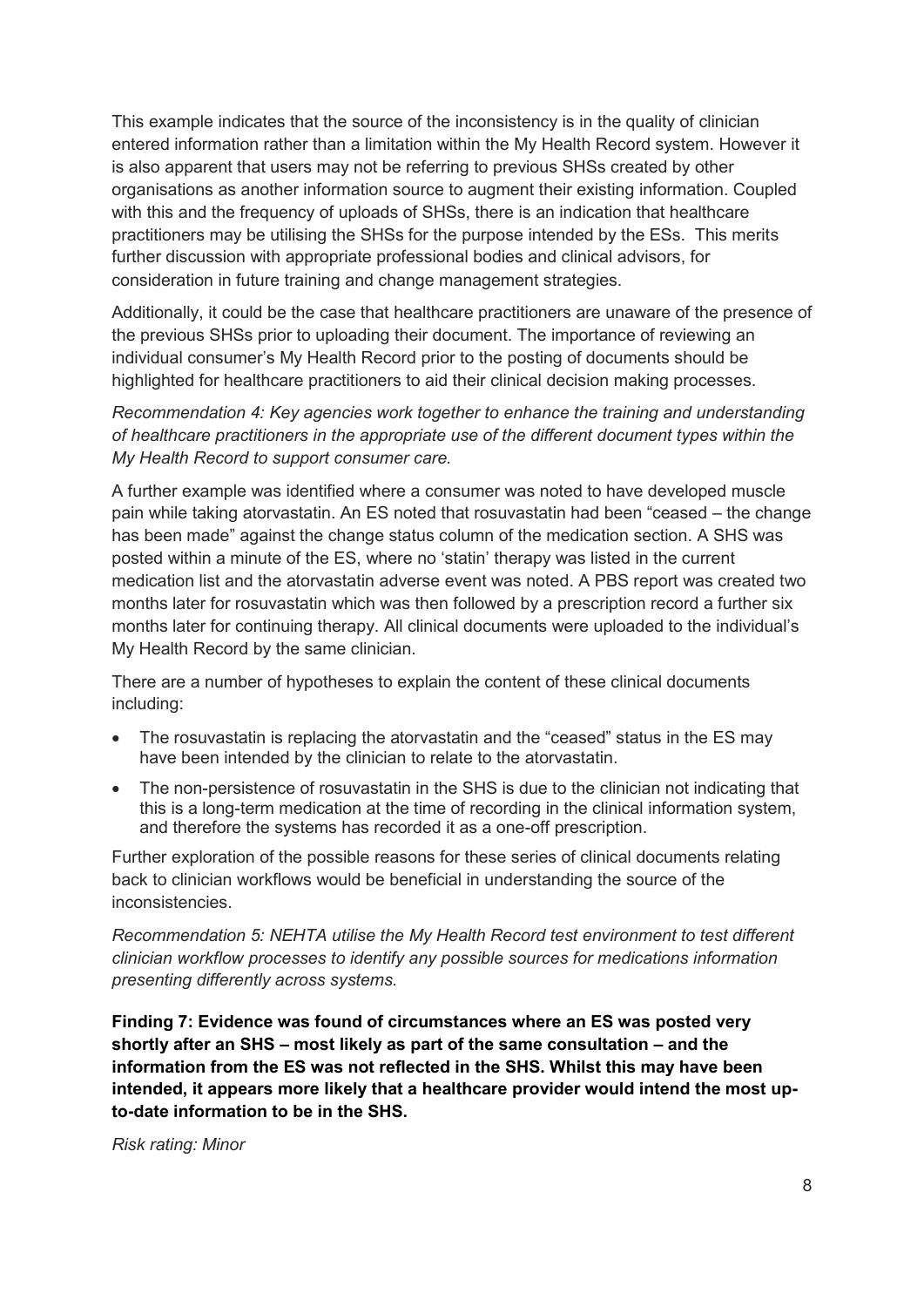This review incorporated an enhanced ability to examine the flow of information uploaded for individual consumers. With this information, it was possible to see a number of circumstances where a SHS was uploaded, followed very quickly by an ES. It is reasonable to assess that these each occurred within a single consultation.

Where this sequence occurs, the implication is that, if there has been a change in medication therapy or additional diagnosis recorded in the ES, the SHS information becomes outdated as soon as it is uploaded. This observation suggests that this practice is unintended by the clinician, and is most likely explained by healthcare practitioners not being aware of the implications of the uploading sequence.

*Recommendation 6: Key agencies work with professional colleges and, potentially, software vendors to develop appropriate training and education tools (e.g. through continuing professional development activities) and resources for healthcare providers to highlight the importance of posting an ES prior to a SHS.*

### **Finding 8: There is room for improvement in the quality of information contained in the clinical documents as the information uploaded appears not to conform to the NEHTA standards**

#### *Risk rating: Minor*

There is an overall sense that the My Health Record system is being populated with data that is created by a clinician for their own use, rather than for use and consideration by other healthcare practitioners and consumers. My Health Record information uploaded by healthcare practitioners will be of most use to other health professionals who do not normally have access to that information. Creating records and clinical documents with the understanding that the consumer and other healthcare practitioners will use them to inform clinical decision is likely to require both cultural and behavioural change.

A number of examples were identified where the curation of medication records appear to still require improvement. In these examples, multiple prescribing events continue to appear in a single medication history, resulting in duplicate drug records with the potential for dose duplication. Additionally, non-current medications appear to persist in medication histories, which may result in inappropriate re-prescription and potentially impacting clinical safety for the patient.

Test data continues to appear in the My Health Record system. This information could be misinterpreted by healthcare practitioners and consumers and thereby impact clinical safety and quality of care. The impact of inaccurate test data and documents can create assumptions with respect to issues that do not exist or the opposite case, where assumptions are made that the data contained in a test record is fictional when in fact it is not.

*Recommendation 7: Key agencies work together with professional colleges to develop and implement appropriate training and education material for healthcare practitioners in utilising the My Health Record.*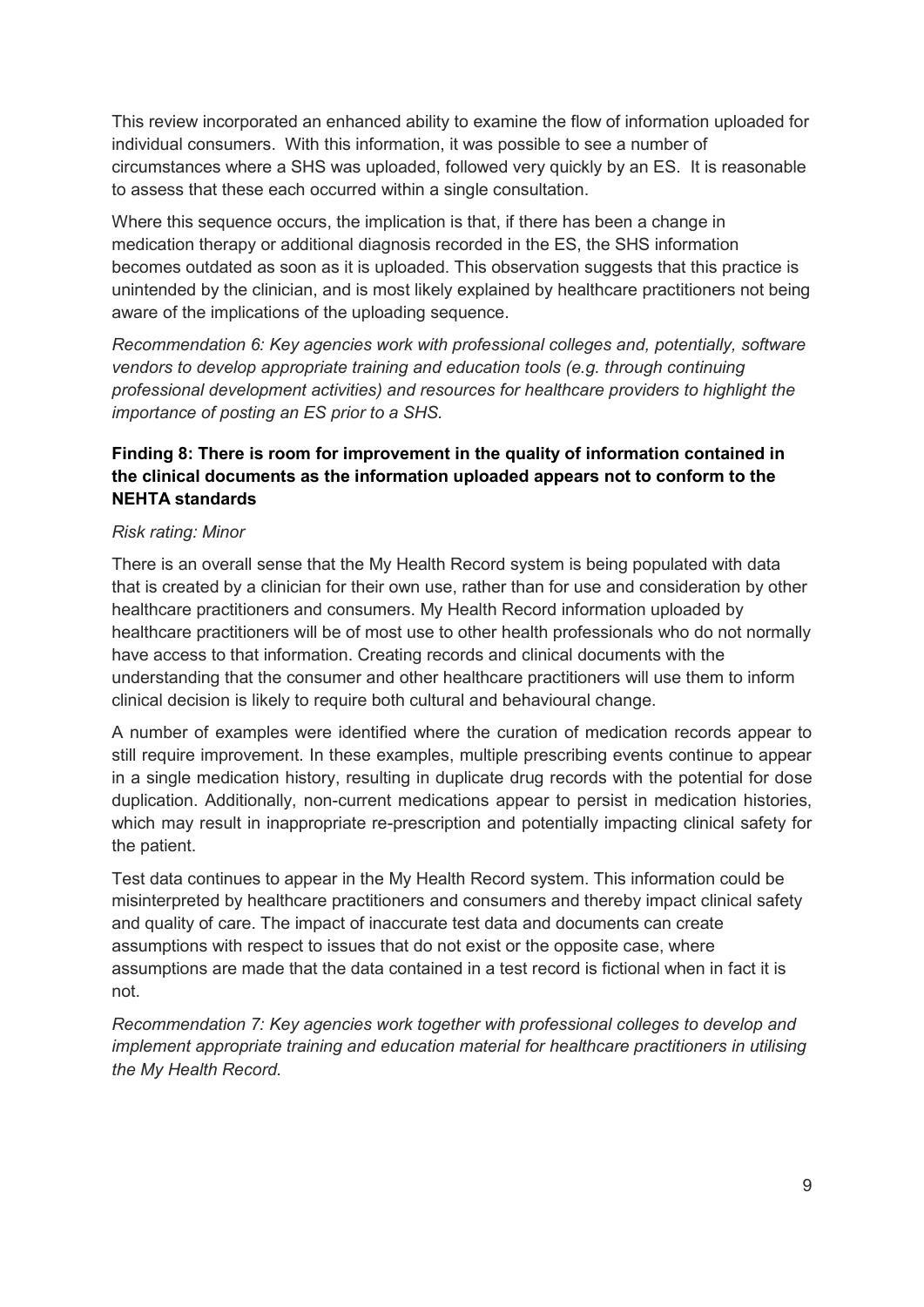## **5.3. Workstream 3: Evaluation of the use of best practice clinical safety principles in the design and build of Release 5**

#### *Review approach*

One of the foundational elements of rigorous and consistent application of best practice clinical safety principles in the design and build of new functional aspects of the My Health Record system is consultation with appropriate experts and the broader stakeholder community. Understanding the consultation process for Release 5 of the system was the primary purpose of this workstream.

For this review, the team undertook an initial workshop with key agencies (Department of Health and NEHTA) to understand the consultation processes followed for Release 5. We then interviewed selected key stakeholders from NEHTA, the Commission, Health and individual participants involved in the Release 5 process to gain their feedback on improvements for future releases.

## **Finding 9: The size of the stakeholder group was too large, and differing levels of understanding of the My Health Record system resulted in prolonged consultation for the Release 5 development process.**

#### *Risk rating: Minor*

When undertaking the development of Release 5, stakeholder engagement activities (involving participants such as representatives of professional colleges and individual providers) were conducted to inform the development. This was welcomed by stakeholders.

During the review, however, the group was identified by a number of stakeholders as being too large. The number of people and their diverse positions and interests resulted in a protracted journey towards achieving the agreed outcome. The Department of Health noted that the stakeholder group was large due to the need for the model to adequately reflect the variations in clinical practice, patterns of use and the range of technologies in use.

Differing levels of understanding of the capabilities and functional architecture of the My Health Record system across the group also contributed to the prolonged consultation, although this issue ameliorated as the group became better informed.

Stakeholders felt the delays could have been somewhat mitigated by providing the group with key decision logs to take them on a journey of how decisions had been made for the release.

*Recommendation 8: Consider whether a smaller stakeholder group with key representatives providing feedback from craft groups, professional associations and providers, can better support release consultations*

## **Finding 10: Lack of clarity on My Health Record system technical constraints and the provision of only two use cases caused frustration amongst stakeholders**

#### *Risk rating: Minor*

During the review, stakeholders reported that they were frustrated by technical constraints with the My Health Record system and felt that the constraints should have been more clearly articulated at the commencement of consultation on functionality. It was suggested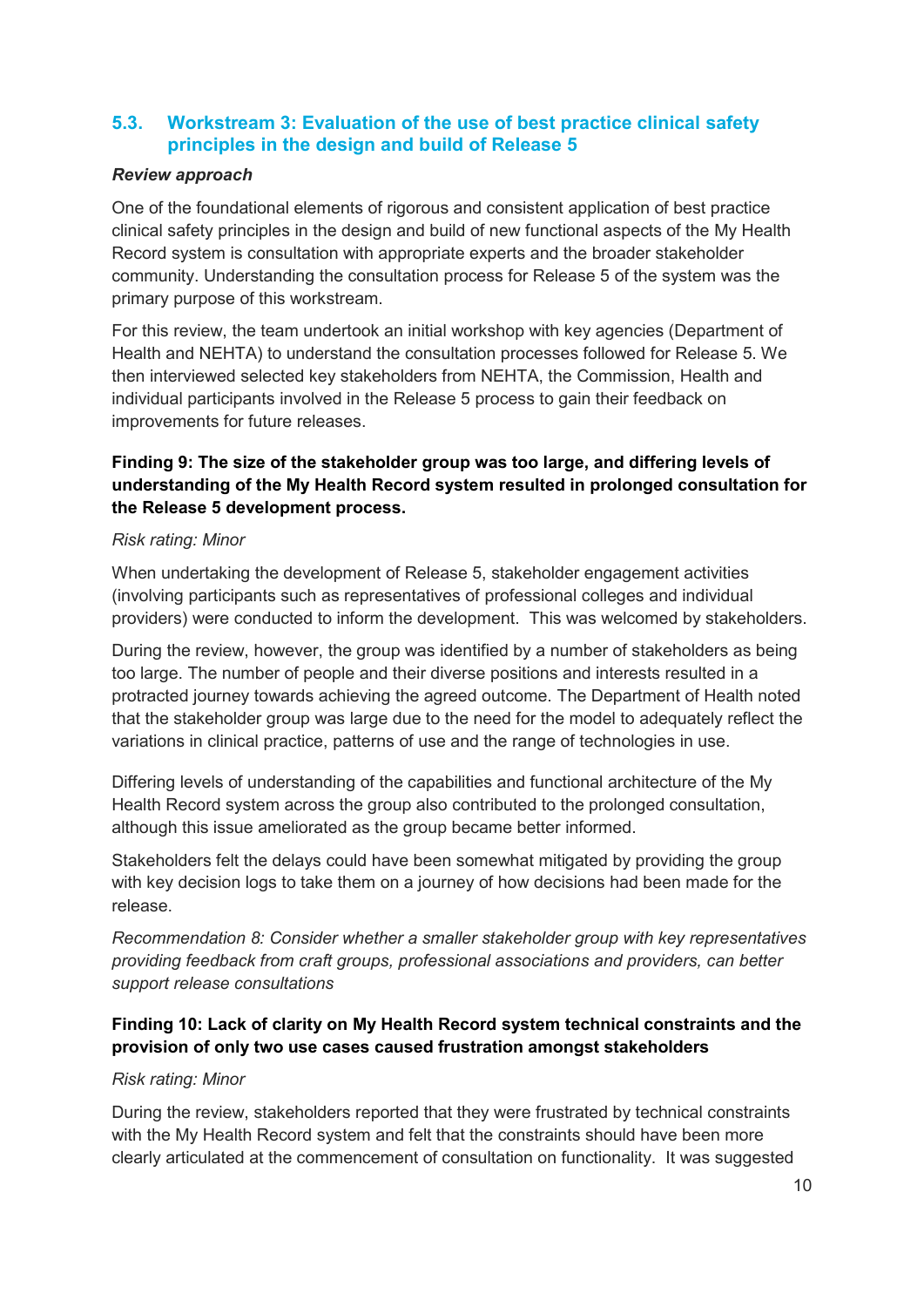that more than two use cases should be made available to provide the stakeholder group with a deeper level of understanding on the complexities of the process.

*Recommendation 9: An outline of current My Health Record system technical capabilities needs to be circulated to stakeholders prior to consulting on forthcoming releases*

## **5.4. Workstream 4: Evaluation of the implementation status of the recommendations made in the third and fourth reviews**

#### *Review approach*

The purpose of Workstream 4 was to perform a review of the progress made against the recommendations made in the third and fourth My Health Record system clinical safety reviews. Evaluation of the recommendations from the third and fourth reviews was undertaken independently of each other. With the exception of three completed recommendations from the third review, all other recommendations were noted to be in progress by the commentary and documented evidence provided by the relevant agencies.

## **Finding 11: Recommendations 1, 3 and 7 (of 15) from the third review have been completed while the remaining recommendations from the third and fourth reviews (6 recommendations) are at various stages of completion**

#### *Risk Rating: Moderate*

#### **Findings on completed recommendations from the third review**

*Recommendation 1: Workstream review and analysis of the issue of attribution of the IHI to My Health Records*

This recommendation was based on an issue occurring when some calls from the My Health Record system to the Healthcare Identifier (HI) Service to validate Individual Healthcare Identifier (IHI) numbers were not being processed correctly. The HI Service has now been updated to ensure that the search functionality works as intended to return a correctly matched IHI.

### *Recommendation 3: Consider, in collaboration with professional colleges, how awareness of actions taken in creating clinical records could lead to unintended safety and quality issues*

The Department of Health has funded both key agencies and professional bodies to develop and promote guidelines on electronic information exchange and data quality requirements for the My Health Record system. These guidelines are available for viewing by healthcare practitioners via the RACGP website as well as on the My Health Record website.

## *Recommendation 7: Development of a My Health Record test environment for healthcare practitioners and software vendors and associated education for healthcare practitioners*

NEHTA and the Department of Health have made substantial progress in the creation of the test environment which is now available through the NEHTA "For Providers" website. It was reported that the NEHTA Board approved funding to support testing functionality as a key workstream. NEHTA was to launch the 'on demand' test environment on 1 July 2015.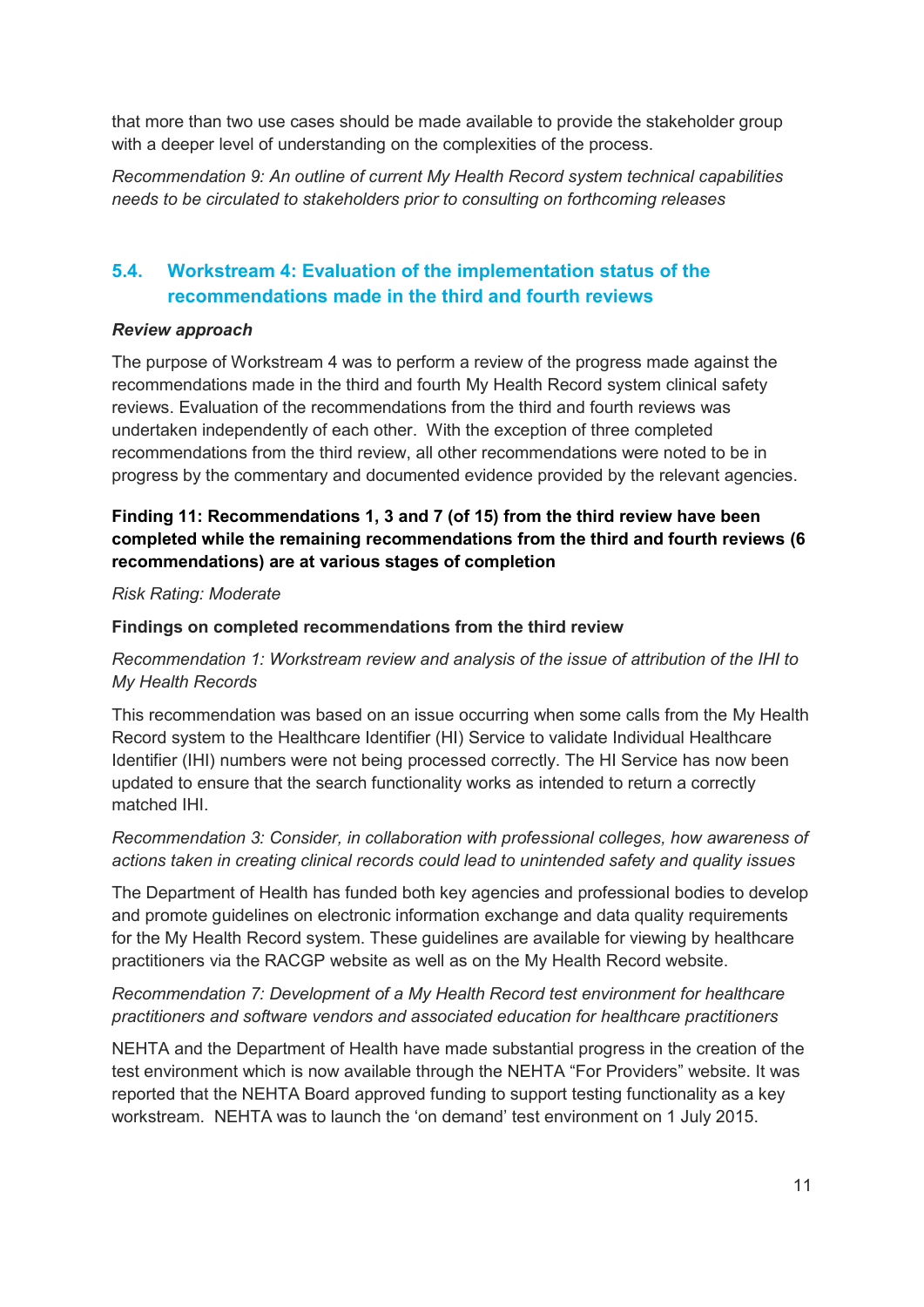#### **Status of remaining recommendations**

It is acknowledged that the key agencies have devoted considerable effort in the development of the Clinical Incident Management Framework (CIMF). This framework spans a number of the recommendations of the third and fourth clinical safety reviews and has required collaboration between the key agencies.

Documented evidence together with consultation with the key agencies indicated that despite the ongoing status of the majority of the recommendations, each are still tracking according to their intended time schedules.

*Recommendation 10: Key agencies continue to address the outstanding recommendations from the third and fourth clinical reviews through periodic check points.*

Significant effort has been directed towards the implementation of the recommendations from the third and fourth clinical safety reviews and no major obstacles or barriers were identified to the completion of the remaining recommendations.

Establishing periodic review or check points where all key agencies meet to assess progression against the recommendations will provide opportunity for discussion of overall achievement of the objectives of the recommendations.

*Recommendation 11: Health and the Commission undertake regular reviews of clinical incident management processes against pre-determined metrics to assess impact and effect of the clinical incident management framework.*

Assessing the impact and effectiveness of the clinical incident management processes and the potential introduction of the CIMF (clinical incident management framework) periodically into the future will assist the key agencies in further refining the framework. The framework will benefit from a continuous improvement cycle which will contribute to enhancing the quality and safety of the My Health Record system.

*Recommendation 12: Ongoing funding for the My Health Record system should include funding for ongoing quality and safety activities to optimise the outcomes for consumers*

## **Finding 12: Key agencies continue to collaborate with the implementation of the identified recommendations through appropriate governance and monitoring structures**

#### *Risk rating: Minor*

This review found that significant progress has been made in the development of the CIMF and it was reported that it is on-track to be finalised in late-2015, with implementation spanning 2015 - 16 and beyond.

Each of the key agencies consulted as part of this review expressed their ongoing commitment to improving the clinical safety of the My Health Record system and progressing the recommendations of the previous reviews.

*Recommendation 13: Key agencies continue to monitor and enhance the clinical safety of the My Health Record system through a proactive continuous improvement quality cycle.*